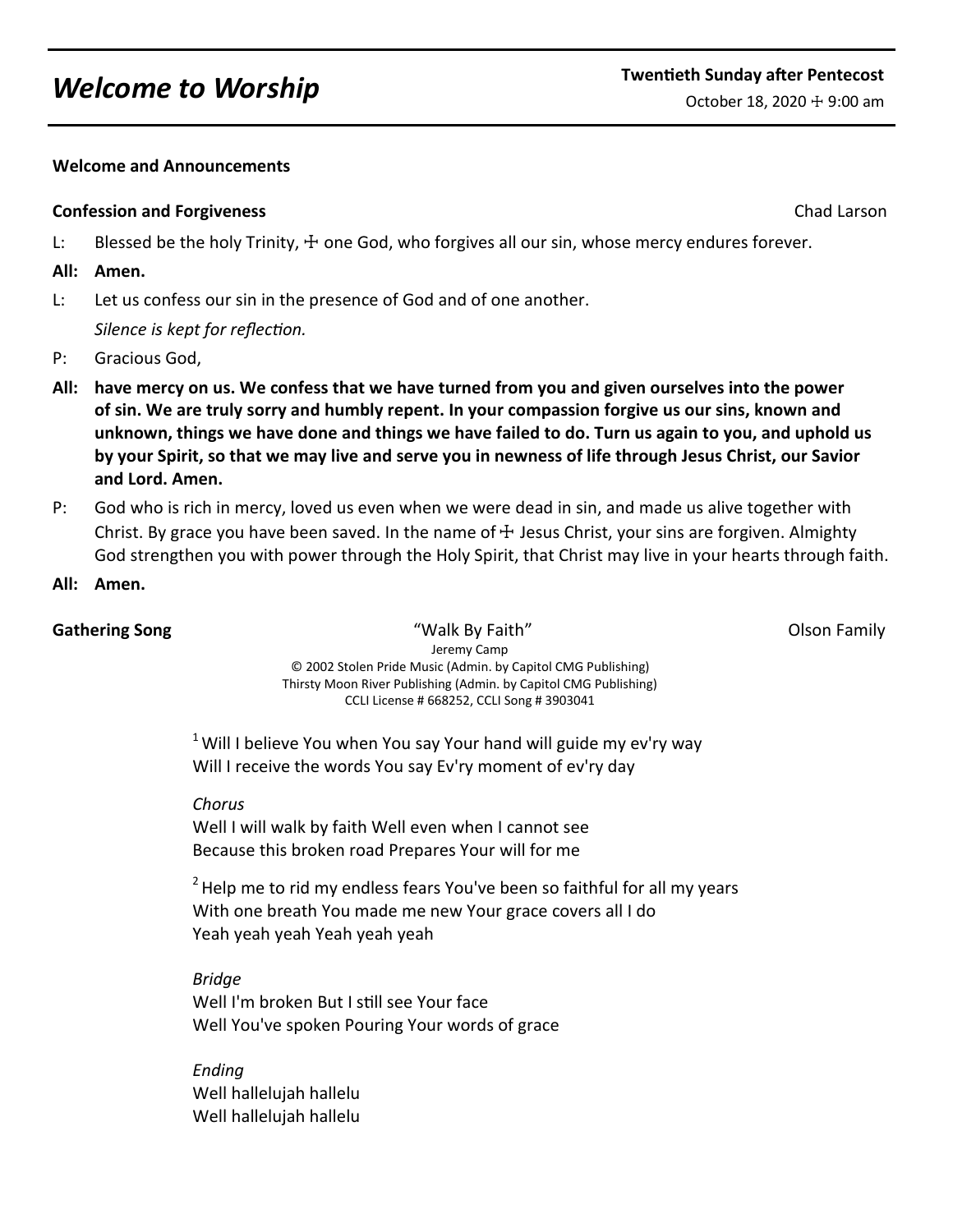# **Greeting**

P: The grace of our Lord Jesus Christ, the love of God, and the communion of the Holy Spirit be with you all.

# **All: And also with you.**

## **Prayer of the Day**

*Let us pray.*

**Sovereign God, raise your throne in our hearts. Created by you, let us live in your image; created for you, let us act for your glory; redeemed by you, let us give you what is yours, through Jesus Christ, our Savior and Lord. Amen.**

| <b>Musical Offering</b>  | "Untitled Hymn (Come to Jesus)"<br>Words & Music Chris Rice | <b>Holly Newton</b>   |
|--------------------------|-------------------------------------------------------------|-----------------------|
| <b>Bible Story Video</b> | Chapter 3: Joseph                                           |                       |
| <b>Message</b>           | "From Slave to Deputy Pharaoh"                              | Pastor Karna Moskalik |

## **Offering**

 *Give by check, text (833-970-0714), online or mobile app — See DONATE on website: www.oslcstillwater.org*

## **Apostles' Creed** Chad Larson

**I believe in God, the Father almighty, creator of heaven and earth.** 

- **I believe in Jesus Christ, God's only Son, our Lord, who was conceived by the Holy Spirit, born of the virgin Mary, suffered under Pontius Pilate, was crucified, died, and was buried; he descended to the dead. On the third day he rose again; he ascended into heaven, he is seated at the right hand of the Father, and he will come to judge the living and the dead.**
- **I believe in the Holy Spirit, the holy catholic church, the communion of saints, the forgiveness of sins, the resurrection of the body, and the life everlasting. Amen.**

**Prayers**

**Words of Institution**

**Lord's Prayer**

**Our Father, who art in heaven, hallowed be thy name, thy kingdom come, thy will be done, on earth as it is in heaven. Give us this day our daily bread; and forgive us our trespasses, as we forgive those who trespass against us; and lead us not into temptation, but deliver us from evil. For thine is the kingdom, and the power, and the glory, forever and ever. Amen.** 

## **Holy Communion**

**Birthday and Anniversary Blessings**